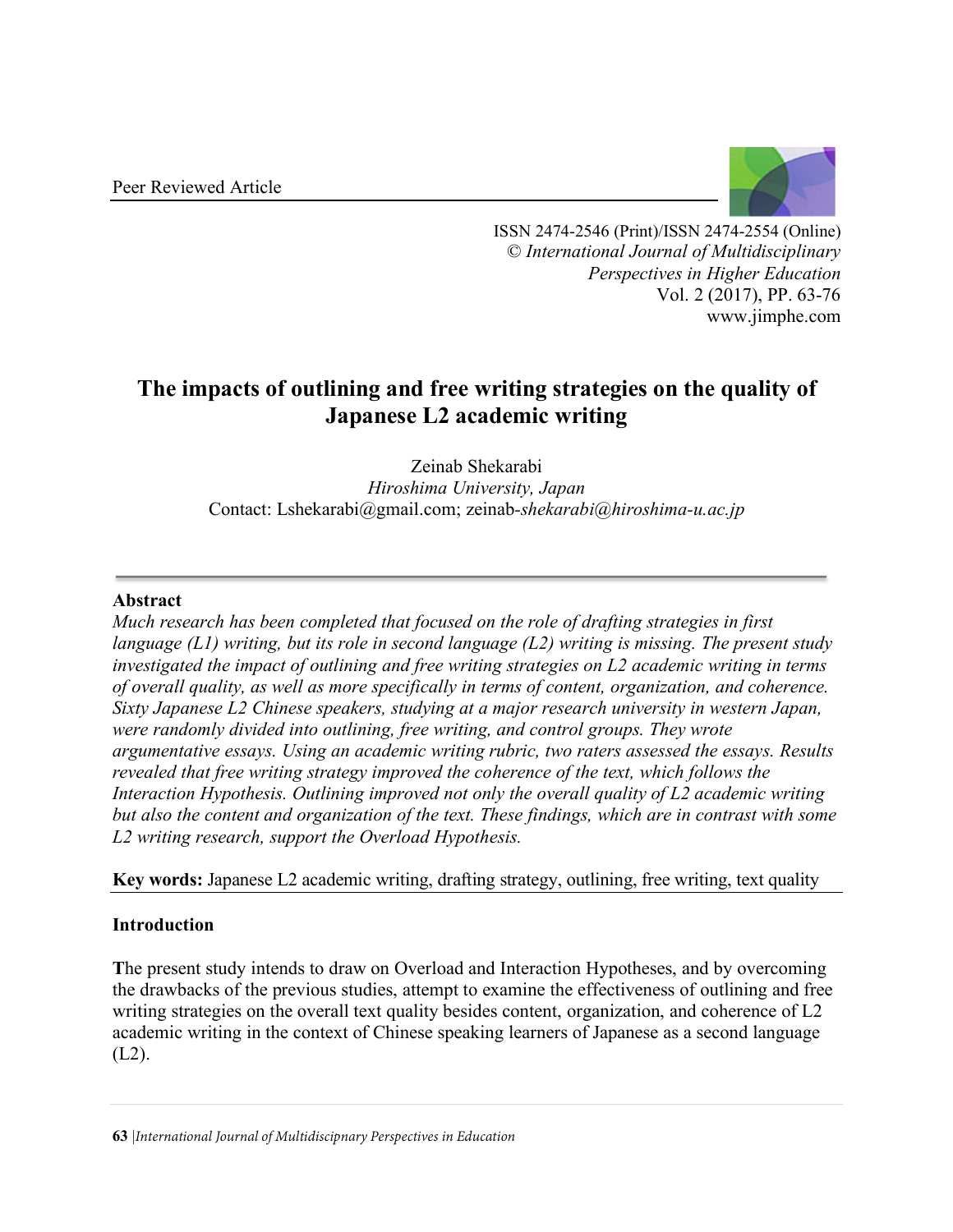Writing is a difficult and demanding task due to the several cognitive processes it involves, i.e., generating and organizing ideas while paying attention to the target audience, transcribing these ideas into text, and revising the text. These processes place cognitive load on writers' working memory (Kellogg, 1988, 1994, 1996, 2008). Writing in a second language is even more difficult since in addition to the cognitively demanding activities mentioned above, L2 writers must develop adequate language proficiency to enable them to write. Referring to this point, Hyland (2007:34) argues "While most of us [native speakers] have a vocabulary of several thousand words and intuitive ability to handle the grammar of the language when we begin to write in our L1, L2 writers often carry the burden" of paying attention to these linguistic aspects, and handle them simultaneously (Hyland, 2007; Torrance & Galbraith, 2006). The high cognitive load imposed on L2 writers adversely affects the quality of their writing as far as complexity, accuracy, and fluency are concerned (Ellis & Yuan, 2004; Johnson, 2014; Sasayama, 2011; Skehan & Foster, 1996). To solve the problem, researchers have examined the effects of drafting strategies on the quality of writing; however, the results have not been consistent.

There has been an ongoing debate in L1 writing research regarding the role drafting strategies may have on writing skill. Based on the Interaction Hypothesis (Elbow, 1981), researchers have argued that the free writing drafting strategy, which takes place during the writing stage and requires writers to begin writing without any initial planning, is immensely beneficial and leads to production of better ideas (Elbow, 1981, 1998; Galbraith & Torrance, 2004; Ong & Zhang, 2010, 2013). In contrast, the Overload Hypothesis holds that outlining allows writers to predominantly attend to the task of writing and thus produce pieces of writing with a much higher quality (Kellogg, 1988). Furthermore, outlining "by freeing spaces in their [writers'] limited working memory during the composing process" (Ong, 2014: 19), produces higher overall text quality (Galbraith, Ford, Walker, & Ford, 2005; Kellogg, 1988, 1990; Ong, 2014; Smet, Broekkamp, Gruwel, & Kirschner, 2011). As mentioned previously, past research has focused on the L1 context, and few studies have examined the impact of outlining and free writing strategies on the quality of L2 writing.

Recently greater attention is being paid to this issue (Ellis & Yuan, 2004; Ong & Zhang, 2013; Smet et al., 2011), but these studies considered certain aspects of text, i.e., complexity, accuracy, fluency, and overall quality. The effect of drafting strategies on certain other features of text, i.e., content, organization, and coherence, however, has not been examined. Depending on the genre of writing, for example, according to whether it is a persuasive writing, the specific textual features mentioned above play a more critical role than others. Thus, it is compulsory to consider the effect of drafting strategies on both overall quality and on the quality of specific aspects of content, organization, and coherence. Moreover, there is a gap regarding assessing text quality depending on the genre of the text, where more consideration is required. Furthermore, some critical variables such as length of text and task duration have yet to be considered. Therefore, it is necessary to cover these problematic issues to understand real benefits of drafting strategies, which this study attempts to do exactly that.

#### **Literature review**

#### *Drafting strategies in L1 writing research*

There is a conflict between theoretical and empirical findings in L1 writing regarding outlining and free writing strategies. The pioneer of free writing, Peter Elbow (1981), suggested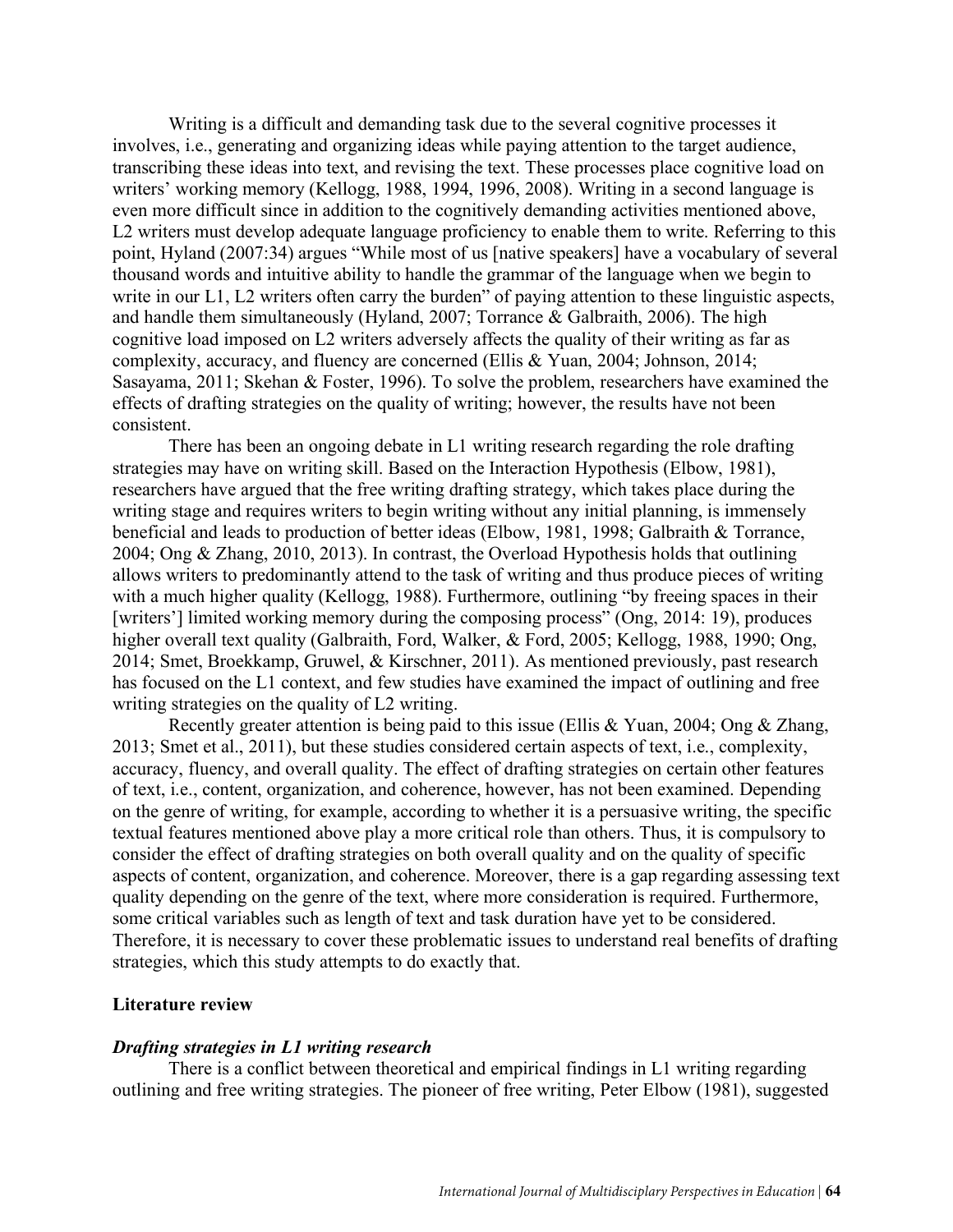free writing as a drafting strategy based on the Interaction Hypothesis. The Interaction Hypothesis assumes that there are opportunities for the interaction of planning, writing, and revising that make writers produce better ideas. He argued that writing is not just writing down ideas that have already been produced, but a discovery process throughout which writers create ideas. Therefore, he criticized the strategy of outlining first, claiming that "this idea of writing is backwards" (1998:15), outlining first not only produces no benefit but may also be detrimental to writing performance. He clarified that starting to write without planning first, i.e., free writing, provides the opportunity for writers to show their natural voices more freely and it promotes coherence in writing. From Elbow's point of view, in free writing strategy writers should divide the time of writing in half. In the first half writers should begin to write immediately about the topic without engaging themselves in any planning. In the second half, after the free written text is finished, the writers should start revising their texts. According to Elbow's definition, therefore, starting to write after having thought about what and how to write, which could be called mental planning, is not part of a free writing strategy. Although it is possible to simply start writing to produce a rough draft, the actual free writing includes two stages, i.e., writing (generating sentences) and revision stages, as mentioned above. On the other hand, simply writing without any revision or simply reviewing the text to fix surface features of text, i.e., grammar, would constitute an incomplete form of free writing. Free writing from this point of view has rarely been considered in the previous studies which examined the effect of outlining and free writing strategies. Therefore, in the present study, free writing is defined as including both writing and revision stages.

Outlining, which is based on Overload Hypothesis (Kellogg, 1988), is another drafting strategy, one in which writers produce an outline of topics and subtopics of what they want to write about before beginning to compose their text. They then use this outline as a guide to write the text. Overload Hypothesis supports outlining from the perspective of cognitive psychology which assumes that limited capacity of working memory causes attentional overload during composing a text. Therefore, outlining frees space in working memory so that more attention is allocated to translating ideas into text (Kellogg,1988, 1990; Ong, 2014). Outlining can take different forms, such as making a visual outline of ideas and sub-ideas on paper with a hierarchical order or making the outline mentally without writing it down. To investigate the effect of drafting strategies Kellogg (1988) conducted two experimental studies. In his first experiment, he examined the impact of a rough draft and outlining strategies on the quality of texts by giving a business letter writing task to 18 college students. In his study, Kellogg considered the rough draft strategy as analogous to a free writing strategy in which writers begin to write with no planning first. Problematically, however, he did not include any time for revision. Therefore, this study did not compare the strategy of outlining against the strategy of freewriting as Elbow defined it. Two raters assessed the quality of text based on the five scales developed by Atlas (1979): language usage, coherence, idea development, effectiveness of communication, and mechanics. Unfortunately, there is no precise explanation of what each rating scale included. He divided students randomly into four conditions: Rough and polished conditions using the rough draft strategy, and outline and no-outline conditions using the outlining strategy. In the rough condition, participants were told to write down their thoughts and ideas on paper without worrying about how well their ideas were written. Then after they finished their writing, they went back and revised their text. In the polished condition, participants were told to write and try to express their thoughts as well as they can from the beginning. Also, they were told to change and review their text while they are writing, if it is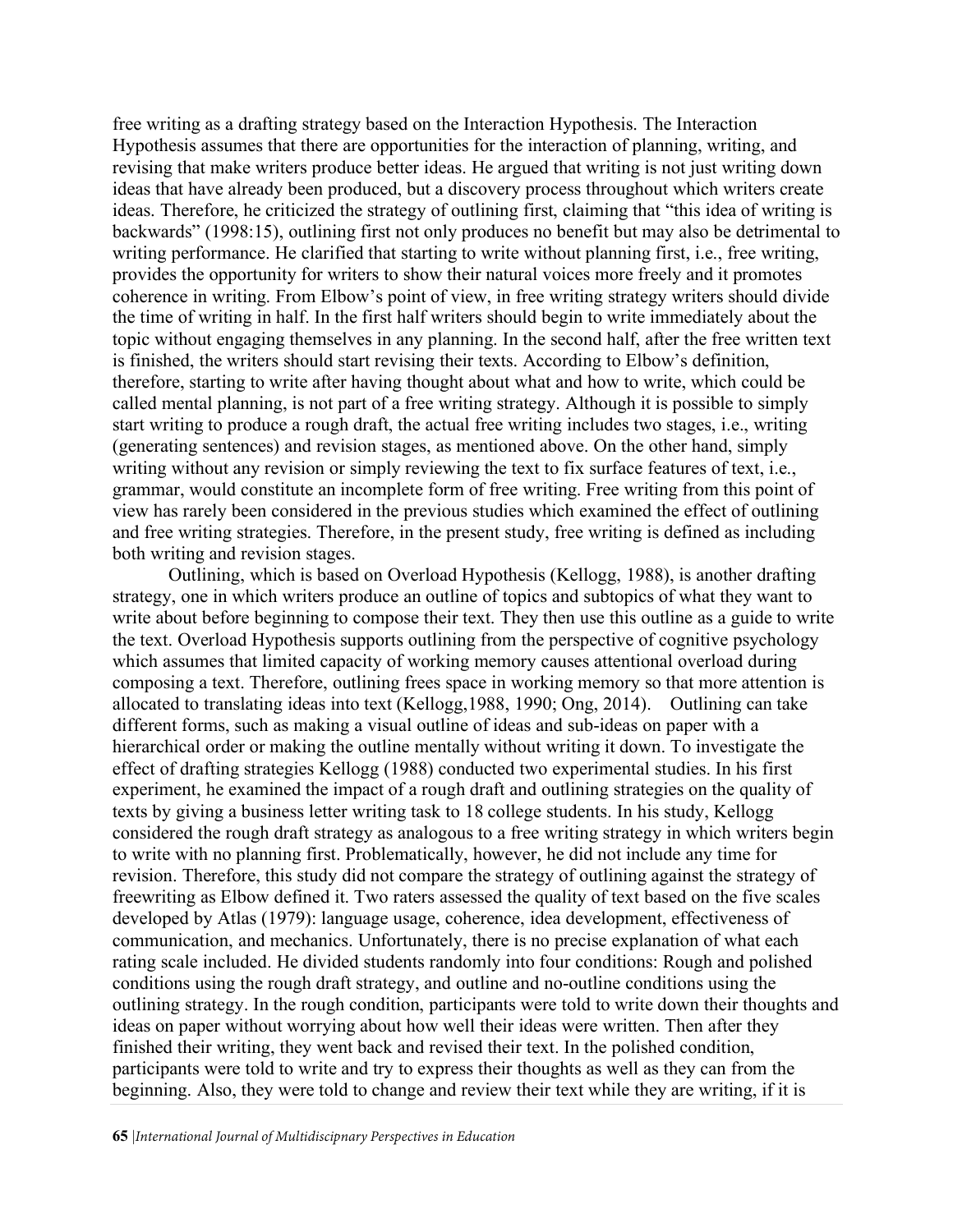needed. In the outline condition, participants were given 5-10 minutes to write an outline first, and then start to write. In the no-outline condition, participants began to write without outlining first. Except for the outline condition, none of the conditions in this experiment had a time limitation. As a result, Kellogg found those participants in the outline condition spent more time and produced longer texts. The result showed statistically significant differences in idea development and effectiveness of communication, a marginally significant difference for language usage, and no significant difference for coherence and mechanics in the outline condition. Outline condition participants produced higher overall quality with better idea development. All other conditions had no effect on quality of text significantly in his experiment. Thus, he claimed outline strategy is superior to other strategies.

In his second experiment, the difference between written outline and mental outline were investigated. Twenty participants composed a persuasive text under three conditions; written outline, mental outline, and no-outline conditions. In the written outline condition, participants were given 5-10 minutes to write an outline on paper. In the same way, participants in the mental outline condition were given time to make an outline, but they were not allowed to write anything on paper. Lastly, in the no-outline condition, the participants began writing without any written or mental outlining. As in his first experiment, two raters assessed the essays based on the same rubric. The result showed a no significant difference between written and mental outlining regarding language usage, coherence, idea development, effectiveness of communication, and overall quality. None of the groups had a significant difference for mechanics. No-outline condition participants were significantly poorer in language usage compared than both outlining conditions. Kellogg argued that this finding showed that written and mental outlining have the same positive impact on text quality, and using an outlining strategy positively influences text quality.

## *Drafting strategies in L2 writing research*

Regarding drafting strategy in L2 writing, Ong and Zhang (2013) investigated the impact of different planning conditions on the overall quality of the text. In their research, 108 Chinese EFL learners wrote an argumentative writing under four conditions: Planning, prolonged planning, free writing, and control. In the planning condition, participants were given 10 minutes to plan and 20 minutes to write. In the prolonged planning condition, participants had 20 minutes for planning and 10 minutes for writing. In the free writing condition, participants began writing immediately and used the entire 30 minutes for writing with no time given for planning. In the control condition, participants were free to write as usually they do. In this study, all participants were given five minutes to read the topic before starting their task. After each group finished their task, participants were given five minutes to summarizing text, then 25 minutes for making revision. The overall quality of text was assessed by two raters based on the analytical rating score of Jacobs et al. (1981) which considers the five dimensions of content, organization, vocabulary, language use, and mechanics. The total score of these five scales was used as an overall quality-of-text score. Results indicated participants in the free writing condition produced higher scores when compared with other writing conditions leading the researchers to conclude that a free writing strategy improves the overall quality of texts. This result is in contrast with studies that provide support for planning first (Ellis & Yuan, 2004; Joaquin, Kim, & Shin, 2016; Kellogg 1990; Kellogg, 1988; Smet et al., 2011). However, it is in line with studies claims free writing is better (Elbow, 1981, 1998; Galbraith and Torrance, 2004).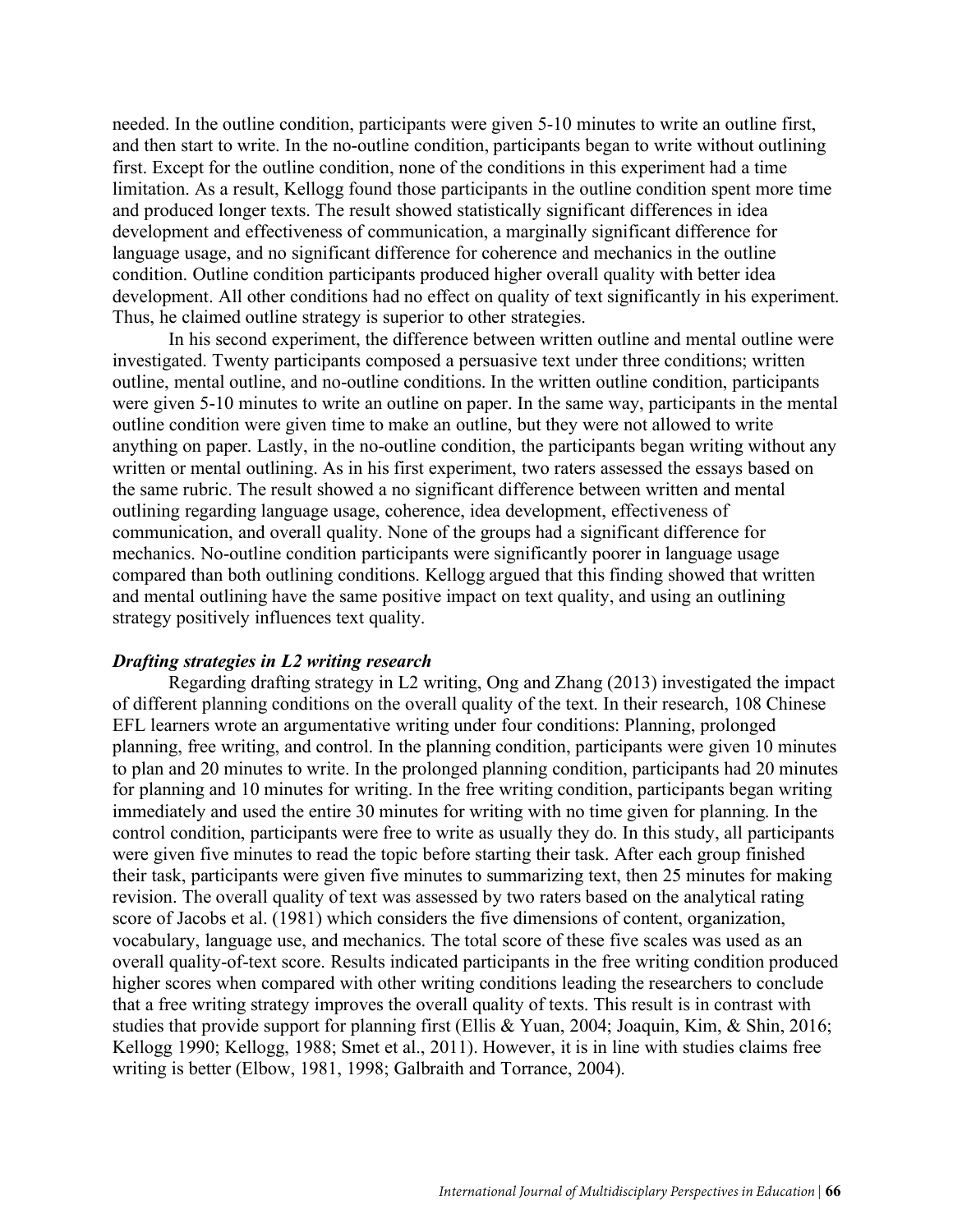Two points are problematic in Ong and Zhang's (2013) study. First, text length is unclear. The length of text, could influence overall text quality, was not kept constant in their study. Second, the five minutes were given to participants for reading the topic. Whereas five to 10 minutes could be a sufficient time for planning (Mehnert, 1998), the five minutes for reading the topic could have allocated extra time to participants in free writing condition allowance them to effectively make a mental plan, and effect of written planning found impactful according to the second experiment of Kellogg (1988). It is possible, therefore, that participants in the free writing condition not only used the free writing strategy but also they could have engaged in mental planning. The subsequent improvement of textual quality attributed to the free writing condition might have resulted from using two strategies (mental planning first and free writing second) rather than the use free writing strategy *per se*.

There is no clear agreement regarding the effect of drafting strategies in either L1 or L2 writing studies yet. To fully consider the impact of drafting strategies on text quality, it is important task time and textual length are controlled. Furthermore, it is worth considering the effect of these two strategies not only on the overall quality of text but also on more specific aspects of the text such as content, organization, and coherence.

## *Quality of text*

Text quality has been measured in several ways across different studies. Some studies have focused on assessing grammar to improve the text (Celce-Muricia, 1992; Hedgcock  $\&$ Lefkowitz, 1992). Others defined specific textual features such as idea development and rhetorical structure as critical dimensions of textual quality (Coulthard, 1994; Hui-Tzu, 2006; Sato, 1991). As Hamp-Lyons (1991b) mentioned, consideration of every element in a text is important, while the improvement of text is assessed holistically. Those elements are represented in microstructure and macrostructure features in a text (Hall-Mills, 2010). The microstructure features such as language, syntax, mechanics, and macrostructure features such as content development, organization, coherence. Therefore, both micro- and macro features can be considered as markers of the overall quality of a text. In the present study, overall quality is evaluated by five dimensions: content, organization, coherence, language accuracy, and mechanics.

In a specific genre of writing or task type, writing quality could be evaluated by only referencing a specific writing context and components (Crusan, 2010; Ferris & Hedgcock, 2014; Hamp-Lyons, 2003, 1991b). In argumentative and persuasive writing, for instance, assessing textual quality might focus heavily on the content included which assists in the development of an argument. In other words, in persuasive writing, the macro features such as content, organization, and coherence could be those specific components which play more critical role on the quality, rather than micro features such as language and mechanics. Since this study is focused on Japanese L2 (JL2) academic writing, and academic writing is a kind of persuasive writing, quality of text is considered in terms of content, organization, and coherence, as well.

For content, the focus is on the development of argument, the directness of the writer's position and claim, the weight of their reasoning, and the clarity of their warrant (Ferris & Hedgcock, 2014).

Organization was considered in terms of the synthesis of information, dividing the text into the introduction, body, conclusion, making recognizable outline of the main idea for readers, making strong and relevant connection(s) between the introduction and conclusion within the body of text (Guy, 2015; Tanaka & Abe, 2014).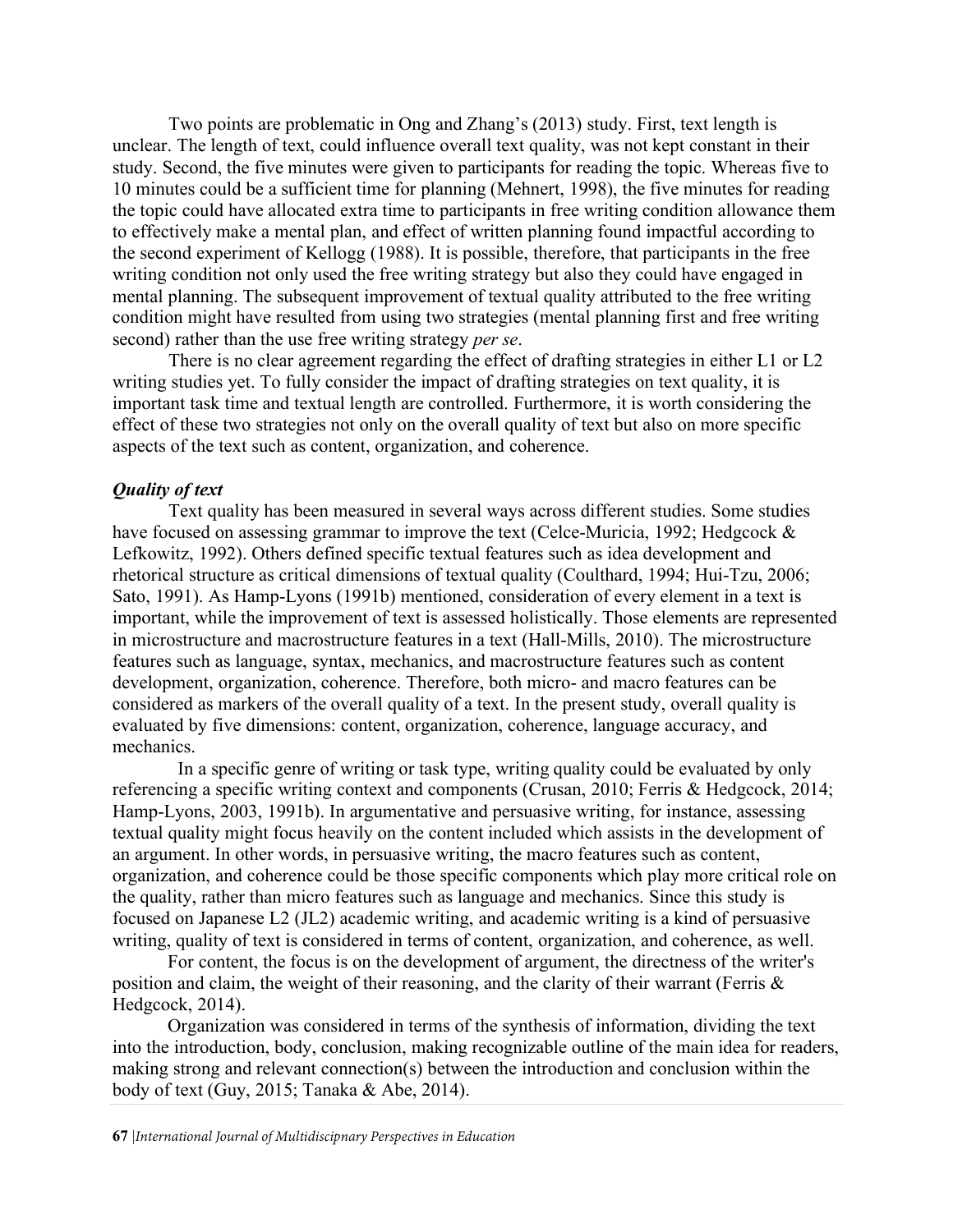For coherence, the focus is on the unity of each paragraph and section, appropriate discourse markers between and within paragraphs, the presence/absence of irrelevant statements, as well as the flow and consistency of the text as a whole (Tanaka & Abe, 2014; Williams & Bizup, 2015).

## **Research questions**

With the aim of investigating the impact of outlining and free writing strategies on the quality of JL2 academic writing overall, and on the specific components of content, organization, and coherence, accordingly, the following research questions were made.

- RQ 1. Do outlining and free writing strategies improve the overall quality of JL2 academic writing when compared with a control group?
- RQ 2. Which of the strategies, outlining or free writing, produces better improve JL2 academic writing in terms of overall quality?
- RQ 3. In what ways and to what degree do outlining and free writing strategies improve JL2 academic writing in terms of content, organization, and coherence specifically?

#### **Methods**

#### *Participants*

Sixty Chinese L1 learners of Japanese as a second language (JL2) participated in the experiment (45 females, 20-31 range age). All participants were first-year graduate (MA) students at a major national research university in western Japan. Participants were paid for their time and they signed an agreement to participate. All participants are advanced having N1 degree on the Japanese Language Proficiency Test (JLPT). They were randomly divided into outlining, free writing, and control groups. Each group included 20 participants.

Participants' usual writing strategies were verified by having them complete a fact sheet on which they indicated the strategy they usually use when writing an essay, providing insight as to whether the strategies the participants use ordinarily in their writing have a possible effect on the result of this study. All participants were familiar with outlining and free writing strategies somehow. Also, for controlling the effect of previous writing instruction, participants were asked about their previous experience with formal Japanese writing instruction. None of the participants reported having had any formal instruction in terms of essay writing in Japanese.

#### *Raters*

Two graduate students, both native Japanese speakers majoring in Teaching Japanese as a Second Language, rated the essays. They were trained to evaluate essays based on the academic writing rubric prior to evaluating the participant essays. The inter-rater reliability of raters was high  $(r = 0.9)$ . It showed the stability of the rubric.

## **Instruments**

## *Rubric*

A six-point-scale rubric used in this study was adapted from Tanaka & Abe (2014), Hamp-Lyons (1991a, 1991b), and Jacobs, Zinkgraf, Wormuth, Hartfiel, and Hughey's (1981) scoring scales. The rubric includes five dimensions of content, organization, coherence, language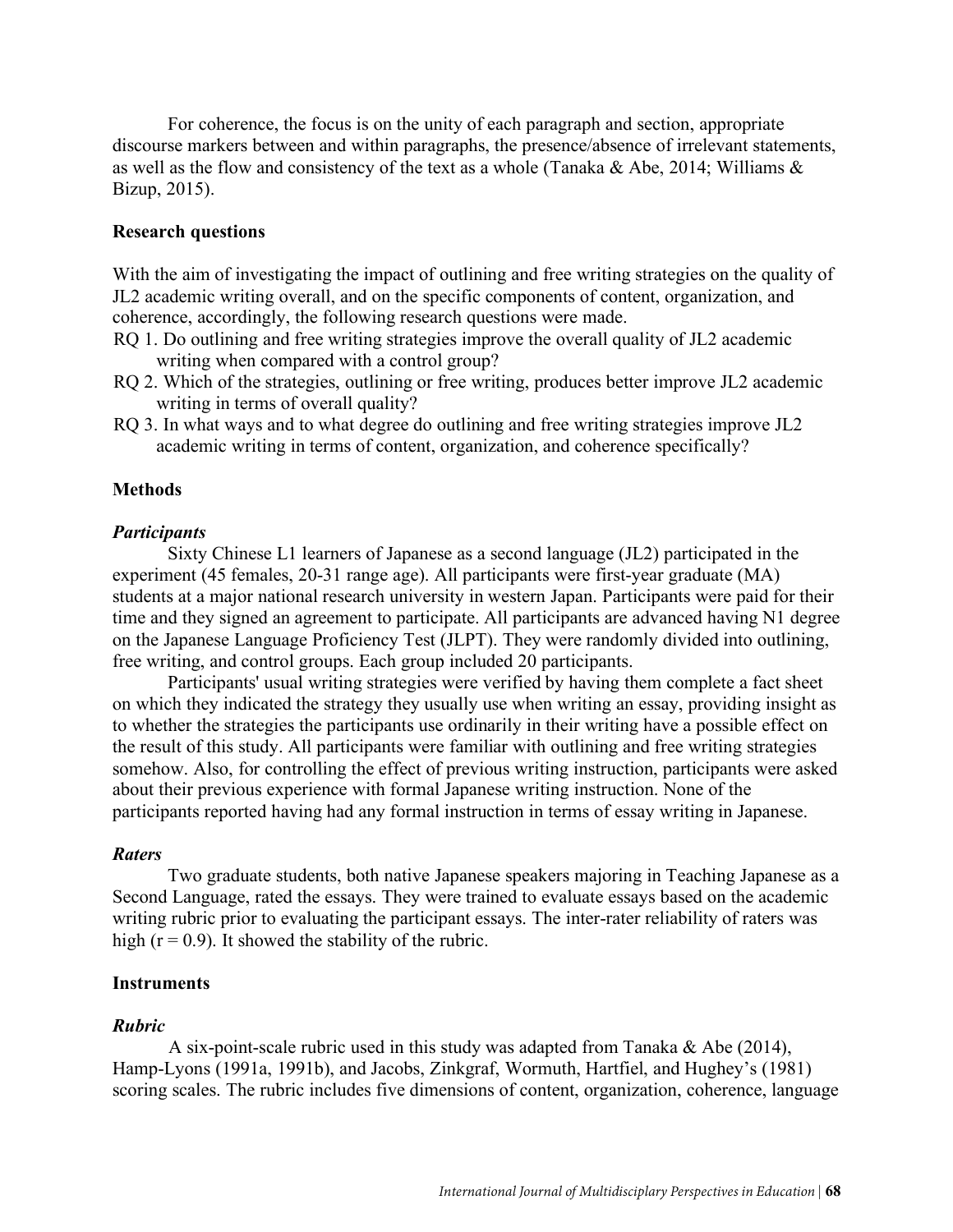accuracy, and mechanics. Since this rubric was used for assessing Japanese text, Tanaka and Abe's (2014) scoring scales, which is the only rubric developed for Japanese essay, was used for all detentions. Regarding to make the rubric more sensitive for assessing academic writing, Hamp-Lyons (1991a, 1991b) and Jacobs et. al. (1981) scoring scales were used for the criteria of content, organization, and coherence, as well.

The first version of the rubric was validated by four Japanese native speakers who were doctoral students trained in Japanese academic writing. They were asked to read each statement of the rubric and identify ambiguous or unclear statements, or scale levels which were difficult to distinguish from other statements/levels, and to offer their suggestions for improvement. According to their suggestions, unclear statements were rewritten, and the second version of the rubric was validated by two other Japanese writing tutors. They agreed on all the statements for each criterion unanimously.

#### *Prewriting tests*

The writing ability of participants was examined with two prewriting tests, an argumentative and expository writing, prior to the main experiment. Using an analytical academic writing rubric the two raters assessed these essays independently. Using Kolmogorov-Smirnov test and Levene test, both prewriting samples were tested for the normality and homogeneity of variance. Scores for the argumentative and expository prewriting sample data were normally distributed, but the assumption of equality of variance was violated (see Table 1).

| ပ                | $\sim$ 1        |    | ပ     |           |                  |                  |               |     |                |
|------------------|-----------------|----|-------|-----------|------------------|------------------|---------------|-----|----------------|
| Prewriting tests |                 |    |       |           | Kolmogorov-      |                  | Levene test   |     |                |
|                  | Groups          | N  | Mean  | <b>SD</b> |                  | Smirnov          |               |     |                |
|                  |                 |    |       |           | <b>Statistic</b> | $\boldsymbol{p}$ | Statistic df1 | df2 | $\overline{p}$ |
| Argumentative    | Outlining       | 20 | 79.45 | 13.72     | .127             | .200             |               |     |                |
|                  | Free<br>Writing | 20 | 74.15 | 9.79      | .126             | .200             | 7.386<br>2    | 57  | .001           |
|                  | Control         | 20 | 71.60 | 6.28      | .117             | .200             |               |     |                |
| Expository       | Outlining       | 20 | 76.20 | 13.44     | .126             | .200             |               |     |                |
|                  | Free<br>Writing | 20 | 71.25 | 8.92      | .142             | .200             | 7.677<br>2    | 57  | .001           |
|                  | Control         | 20 | 68.30 | 6.23      | .102             | .200             |               |     |                |

Table 1 *Descriptive statistics & normality & equality of variances for each group for the argumentative and expository prewriting tests*

Therefore, a nonparametric test Kruskal-Wallis test was run for the argumentative prewriting test (*H (2)* = 3.419,  $p > .05$ ), and for the expository writing test (*H (2)* = 3.660,  $p >$ .05). The result for the both prewriting tests indicated that all the participants were homogenous in writing ability.

## **Procedure**

Participants were divided randomly into outlining, free writing and control groups. Each group wrote an argumentative essay of 700-800 Japanese characters within 40 minutes about the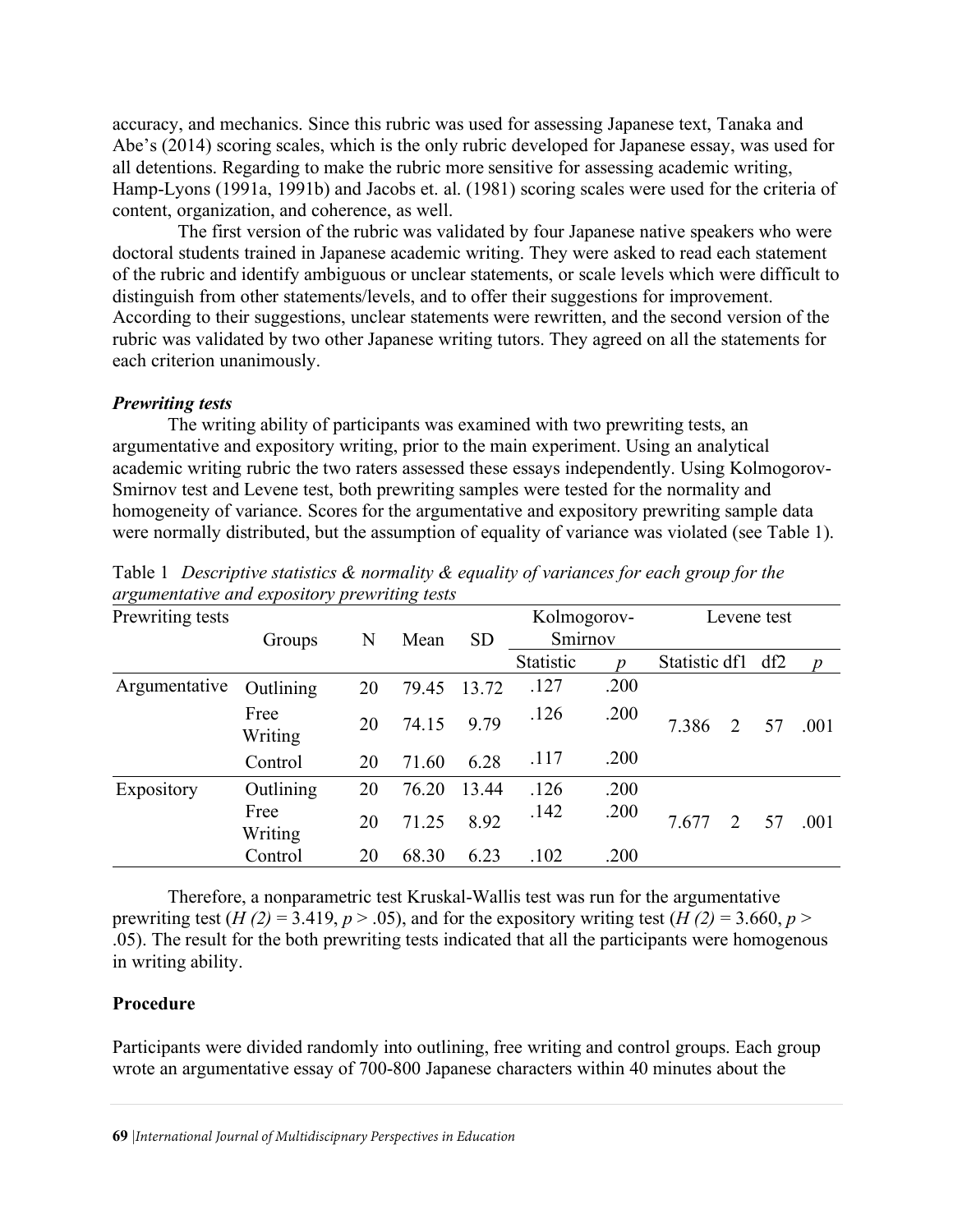advantages and disadvantages of technology. Writing 700-800 Japanese characters within 40 minutes was determined based on a pilot study.

Participants in the outlining condition were asked to use 5-10 minutes to make an outline for their essay before starting to write. They were asked to use Roman numerals or numbers for making their outline in a usual hierarchical form, and to put as many ideas and sub-ideas as they wanted in their outline. Thus, in the writing stage, they wrote what they had in their outline into complete sentences within 30 minutes.

Participants in the free writing condition were given 40 minutes and were asked to begin writing immediately after receiving the topic and to do their planning as they wrote. The researcher observed students to be certain that they began writing without doing any planning first. It was observed that none of the participants stopped writing to think for more than one minute during their online planning (thinking and planning during the writing stage).

The participants in the control group were free to write as they pleased. For confirming that the control group has sufficient condition as a real control group for experimental groups, the strategies used by participants in the control group were considered. The participants in the control group were taken video during their writing and they were asked what kind of strategies they used during the experiment. None of the participants in the control group used exactly the same strategy with neither outlining nor free writing groups which were defined in this study.

After ensuring participants understand the task completely, they then started to produce their essays under whatever conditions which they were placed in. Participants were instructed not to make any revisions during the writing stage. After the time of writing finished, they were given a five-minute break and then asked to revise their text for up to 40 minutes. The purpose of five-minute break was separating the stage of writing and revision, as far as in free writing strategy the stage of writing and revision should be separated from production (Elbow, 1998).

As mentioned above, free writing strategy includes both the writing and revision stage. Accordingly, in this study, the final draft (after revising) of essays were considered for the quality changes.

#### **Result**

Kolmogorov-Smirnov test was run for testing normality for scores of overall quality, content, organization, and coherence. As shown in table 2, none of the scores are distributed normally. Due to this, a nonparametric test Kruskal-Wallis was run for all analyses. The level of significance was set at .01.

|                          | Kolmogorov-Smirnov test |                 |      |           |      |                  |      |           |      |  |  |
|--------------------------|-------------------------|-----------------|------|-----------|------|------------------|------|-----------|------|--|--|
|                          | df                      | Overall quality |      | Content   |      | Organization     |      | Coherence |      |  |  |
|                          |                         | Statistic       | n    | Statistic |      | <b>Statistic</b> | p    | Statistic |      |  |  |
| <b>Outlining Group</b>   | 20                      | .272            | .000 | .366      | .000 | .276             | .000 | .275      | .000 |  |  |
| Writing<br>Free<br>Group | 20                      | .094            | .200 | 172       | 121  | .203             | .031 | .200      | .035 |  |  |
| Control Group            | 20                      | .231            | .006 | 233       | .006 | .191             | 054  | 293       | .000 |  |  |

Table 2 *Test of normality for overall quality, content, organization, and coherence in each group*

Regarding RQ 1, whether the two strategies improve the overall quality of JL2 academic writing when compared to the control group, Kruskal-Wallis test showed there was a statistically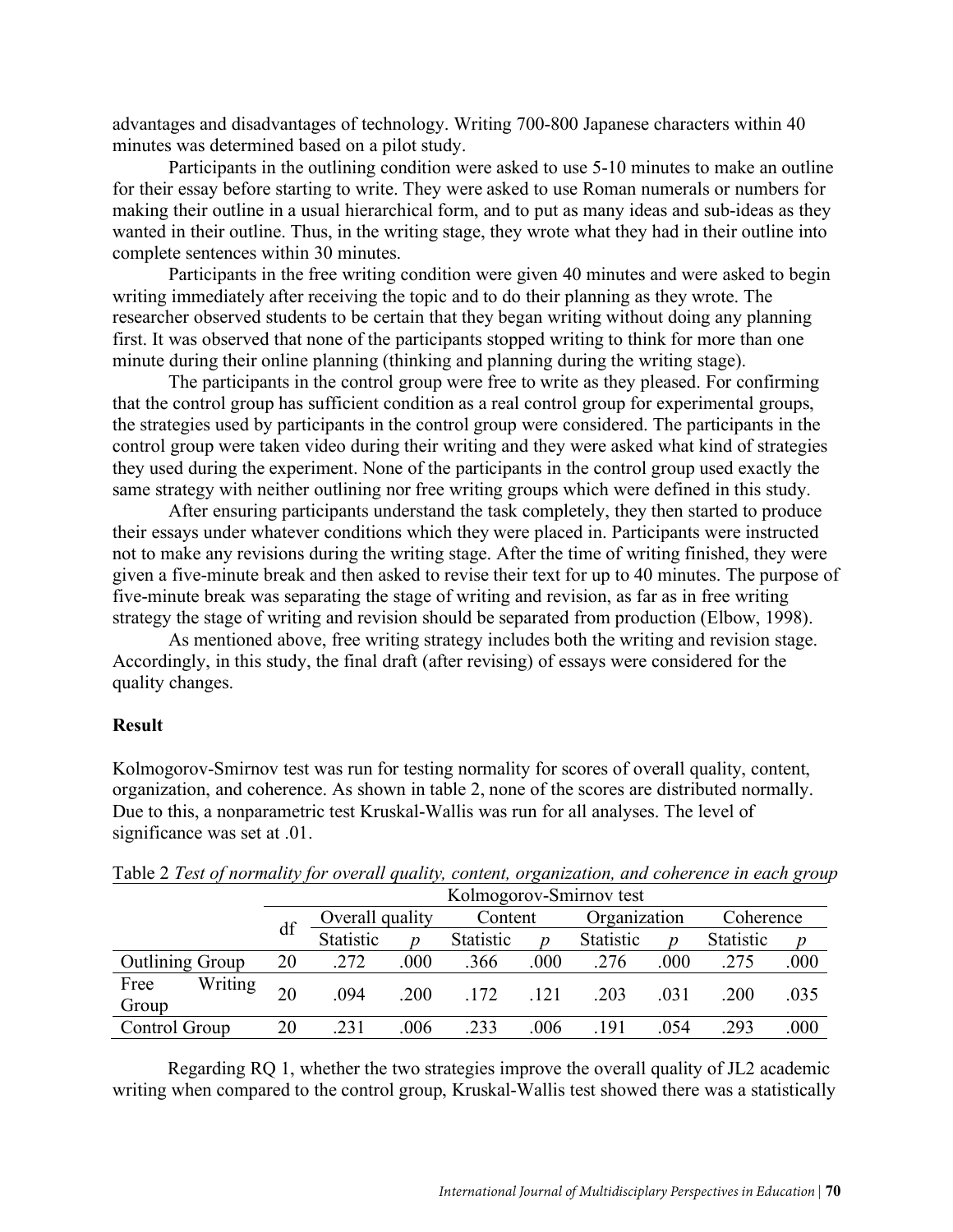significant difference between outlining, free writing and control groups ( $H(2) = 52.585$ ,  $p \le$ .001,  $\eta^2$  = .89), with the outlining strategy improving the overall quality, compared to the free writing strategy and control group. Post-hoc testing (i.e., multiple comparisons) result showed the significant differences between all groups. Results are displayed in Table 4.

RQ 2 asked which of the outlining and free writing strategies better improve JL2 academic writing. The Kruskal-Wallis test revealed a significant effect of outlining and free writing groups  $(H(1) = 29.434, p < .001, \eta^2 = .75)$ . The  $\eta^2 = 0.75$  shows that a strong difference exists between the outlining and free writing groups. Accordingly, outlining was found to have a greater positive effective on overall quality than free writing strategy.

Regarding RQ 3, whether the outlining and free writing strategies improve JL2 academic writing in terms of content, organization, and coherence, the Kruskal-Wallis test was run. Table 3 shows the descriptive statistics for overall quality and each of these components.

In terms of content, a statistically significant difference was found between outlining, free writing, and control groups  $(H(2) = 53.189, p < .001, \eta^2 = .90)$ . Post-hoc tests also showed the significant differences between the outlining and free writing groups, outlining and control groups, and between the free writing and control groups (Table 4). These results indicate that the outlining strategy improved text content more than free writing and control groups.

|                        | N  | Content     | Organization | Coherence   | Overall*         |  |
|------------------------|----|-------------|--------------|-------------|------------------|--|
|                        |    | Mean (SD)   | Mean $(SD)$  | Mean (SD)   | Mean $(SD)$      |  |
| <b>Outlining Group</b> | 20 | 23.50(.68)  | 23.30(.65)   | 17.30(2.86) | 109.90<br>(4.99) |  |
| Free Writing<br>Group  | 20 | 10.50(1.31) | 10.40(1.53)  | 23.00(.68)  | 75.90<br>(6.38)  |  |
| Control Group          | 20 | 4.75( .73)  | 5.15(.69)    | 4.65( .79)  | 39.70<br>(4.02)  |  |

Table 3 Descriptive statistics for each of variables in each group

*Note. Overall = Overall Quality which includes the score of language accuracy and mechanics as well.* 

Regarding organization, Kruskal-Wallis test revealed a strong significant difference between outlining, free writing and control groups  $(H(2) = 53.034, p < .001, \eta^2 = .89)$ . Post-hoc testing showed a statistically significant difference between the outlining and freewriting groups, between the outlining and control groups, and between the free writing and control groups (Table 4). This result also shows that outlining improves the organization of the text, rather than two other conditions.

Table 4 The result of Kruskal-Wallis test and Post-hoc testing for all the variables in each group

|                        |           |     |                     |           | Post-hoc testing       |  |                       |   |  |
|------------------------|-----------|-----|---------------------|-----------|------------------------|--|-----------------------|---|--|
|                        |           |     | Kruskal-Wallis test |           | <b>Outlining Group</b> |  | Free Writing<br>Group |   |  |
|                        | $H$ (df)  | p   | $n^{\circ}$         | Mean Rank | H(df)                  |  | $H$ (df)              | p |  |
| <b>Outlining Group</b> |           |     |                     |           |                        |  |                       |   |  |
| Content                | 53.189(2) | *** | .90                 | 50.50     |                        |  |                       |   |  |
| Organization           | 53.034(2) | *** | .89                 | 50.50     |                        |  |                       |   |  |

**71** |*International Journal of Multidiscipnary Perspectives in Education*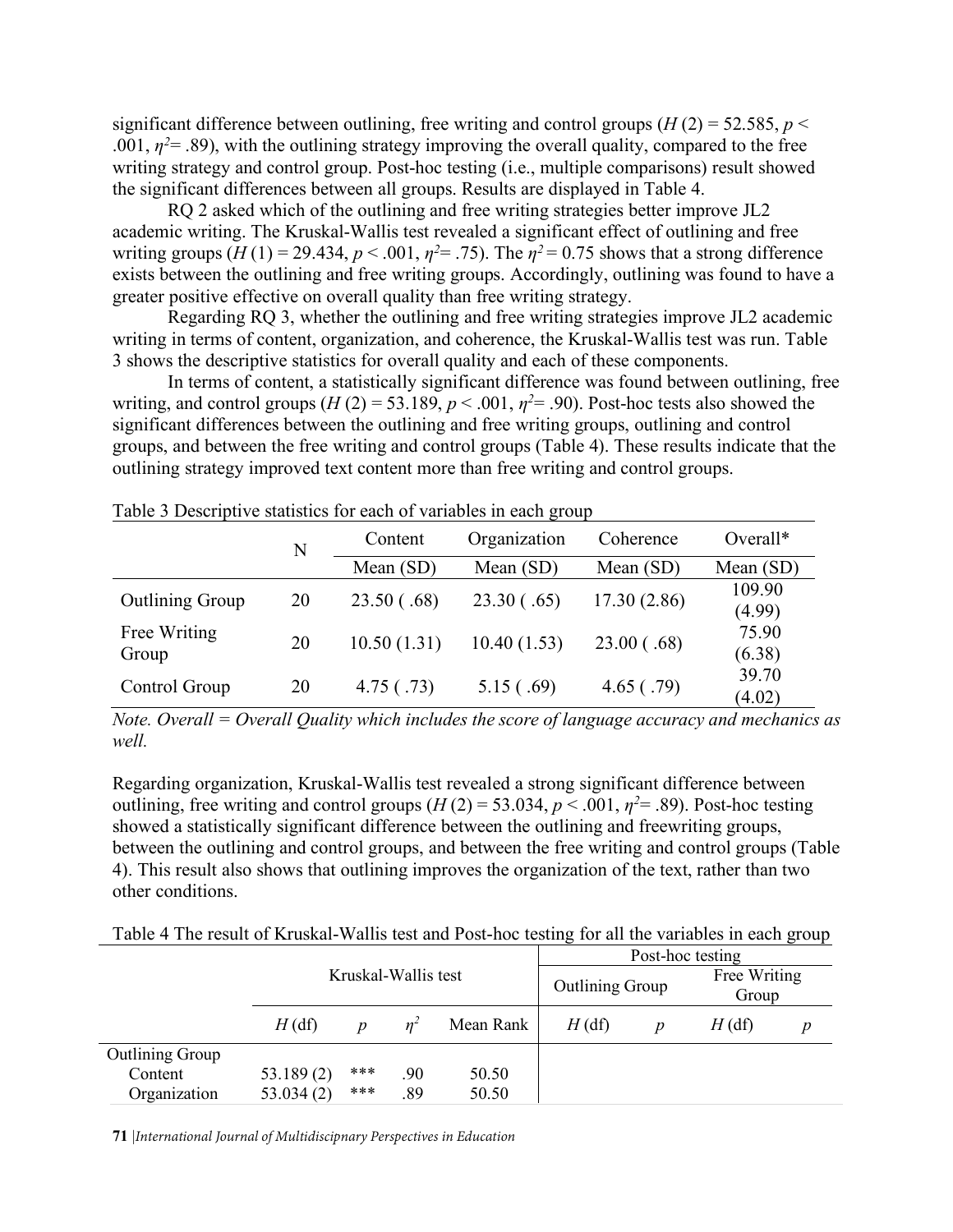| Coherence          | 50.178(2) | *** | .85 | 31.70 |           |     |           |     |
|--------------------|-----------|-----|-----|-------|-----------|-----|-----------|-----|
| Overall            | 52.582(2) | *** | .89 | 50.50 |           |     |           |     |
| Free Writing Group |           |     |     |       |           |     |           |     |
| Content            | 53.189(2) | *** | .90 | 30.50 | 30.241(1) | *** |           |     |
| Organization       | 53.034(2) | *** | .89 | 30.50 | 30.139(1) | *** |           |     |
| Coherence          | 50.178(2) | *** | .85 | 49.30 | 23.322(1) | *** |           |     |
| Overall            | 52.582(2) | *** | .89 | 30.50 | 29.434(1) | *** |           |     |
| Control Group      |           |     |     |       |           |     |           |     |
| Content            | 53.189(2) | *** | .90 | 10.50 | 30.445(1) | *** | 29.748(1) | *** |
| Organization       | 53.034(2) | *** | .89 | 10.50 | 30.209(1) | *** | 29.658(1) | *** |
| Coherence          | 50.178(2) | *** | .85 | 10.50 | 30.046(1) | *** | 30.093(1) | *** |
| Overall            | 52.582(2) | *** | .89 | 10.50 | 29.478(1) | *** | 29.367(1) | *** |

*Note*.  $p < .001***$ 

In terms of coherence, Kruskal-Wallis test revealed that there is a statistically significant between free writing, outlining and control groups  $(H(2) = 50.178, p < .001, \eta^2 = .85)$ . Post-hoc testing revealed significant differences between free writing and outlining, between free writing and control groups, and between outlining and control groups. The result is shown in Table 4. This result shows the superiority of free writing condition in terms of coherence, compared to the two other conditions. On the other words, free writing strategy improves the coherence of the text.

# **Discussion**

According to the result of this study, employing an outlining strategy resulted in texts of better overall quality of JL2 academic writing. More specifically, outlining led to higher scores in terms of the macro features of content and organization. This finding supports the beneficial effect of outlining (Ellis and Yuan, 2004; Kellogg, 1990, 1988; Torrance, Thomas, and Robinson, 1994), and provides support for the Overload Hypothesis not only in L1 writing but also in L2 writing; however, the macro feature of coherence was better under the free writing strategy.

# *Outlining strategy and its effect on overall quality, content, and organization of the text*

Outlining enhances the overall quality, content, and organization of JL2 academic writing. In terms of overall quality, as Kellogg (1988, 1990) discussed, outlining reduces the cognitive load on L2 writers, allowing writers to focus on more on writing during the writing stage. Although the cognitive load was not measured in this study directly, due to the higher quality resulted from the outlining group, it could be inferred that outlining eases the cognitive load on L2 writer's working memory and lets the writer attend primarily to the actual writing, and not planning *and* writing simultaneously. Therefore, outlining leads to higher quality in overall.

At the pre-writing stage of writing process, writers generate ideas, organize them, and write them down. This process is directly analogous to the content and organization defined as the components of writing quality in this study. Writers who have created their main ideas, subordinate ideas, and evidence at the pre-writing stage of their writing simply use them at the writing stage. Writers also organize the information and decide how to order and express that information in their text. L2 writers manage these cognitive activities as well as considering using adequate language in their text, which demands a higher cognitive load. As Kellogg (1986,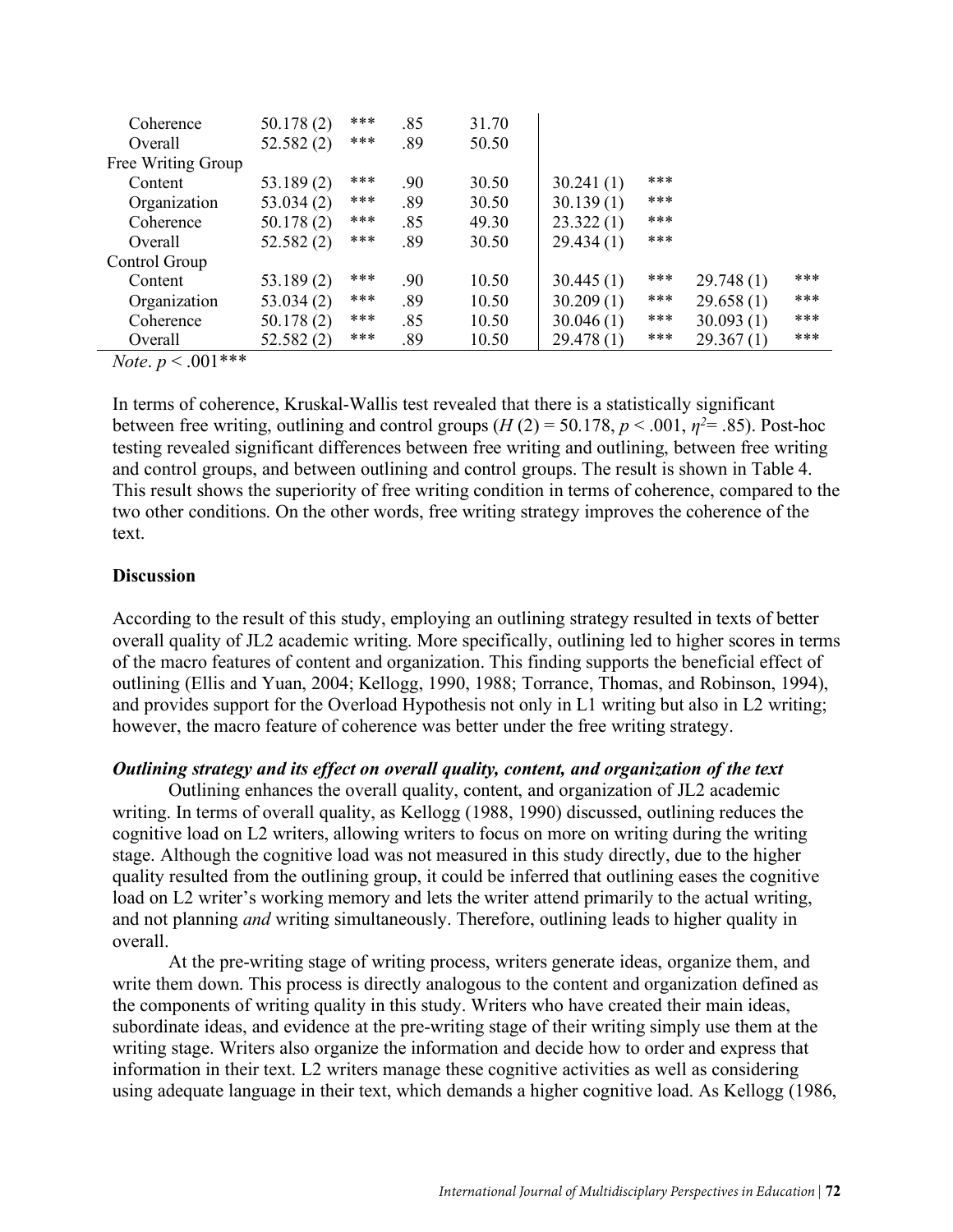1988) argues, planning involves more cognitive effort than writing. The result of this study indicates that outlining reduces the cognitive load of planning at the pre-writing stage and allows L2 writers to focus on the process of translating ideas into the text. This allows for more focus on writing at the writing stage. Writers could, therefore, produce a higher quality of content and organization in their text.

# *Free writing strategy and its effect on coherence of the text*

In terms of textual coherence, free writing was the superior strategy. This finding is in line with Ong and Zhang (2013), Galbraith and Torrance (2004). This result could be considered from two points.

First, previous research mentions that writers engage in proactive revision when they do no preliminary planning. This enhances the coherence of argument in a text (Galbraith & Torrance, 2004). Also, Ong and Zhang's (2013) study showed that participants in the free writing condition, outperformed significantly compared to the other conditions. This means that under the no planning condition, which is equivalent to the free writing condition in the present study, writers are more engaged with their text. Participants in the free writing condition in this study exhibited similar results. Because of the task condition, participants in the free writing group did not have any written plan to draw upon during their writing and revising stages. Thus, they were compelled to improve the text that they have already produced to a better version, which this leads to higher coherence in their text.

Second, coherence is considered from two aspects, text-based and reader-based features (Ahmed, 2010). From the point of the text-based feature, which considers cohesive elements such as unity of text and the appropriate linking of sentences, certain visible features of texts are necessary to consider if sentences, paragraphs, and different parts of the text are linked and if coherence has been achieved. Free writing condition provides a visual feature of writer's text. Considering that in the free writing task condition writers do not access any already predetermined plan, writers must constantly check that what they are planning in real-time is being applied to their text appropriately. Thus, they make great effort to achieve the unity among the parts of the text and what they have in their mind (their online planning). This effort in free writing condition, therefore, enhances the coherence of the text.

# **Conclusion**

Put together, outlining increases overall text quality, content, and organization of L2 writing; free writing strategy, which includes both the writing and revision stages, improves coherence of L2 writing text. Improving overall quality, content, and organization by using outlining follows the perspective that composition process overloads the attentional capacity and by outlining first the attentional overload on the writer's working memory is eased. The same cognitive load pushes L2 writers during composition when L2 writers must additionally focus on linguistic aspects of their writing. Accordingly, outlining allows L2 writers to prioritize writing itself at the writing stage with getting support from the planning which they have done at the pre-writing stage to produce a higher quality text.

While it is clear in L2 writing, particularly in L2 academic writing, that outlining is more effective than free writing for improving the overall quality of the text generally, and the content and organization of the text specifically, the beneficial aspect of free writing strategy in terms of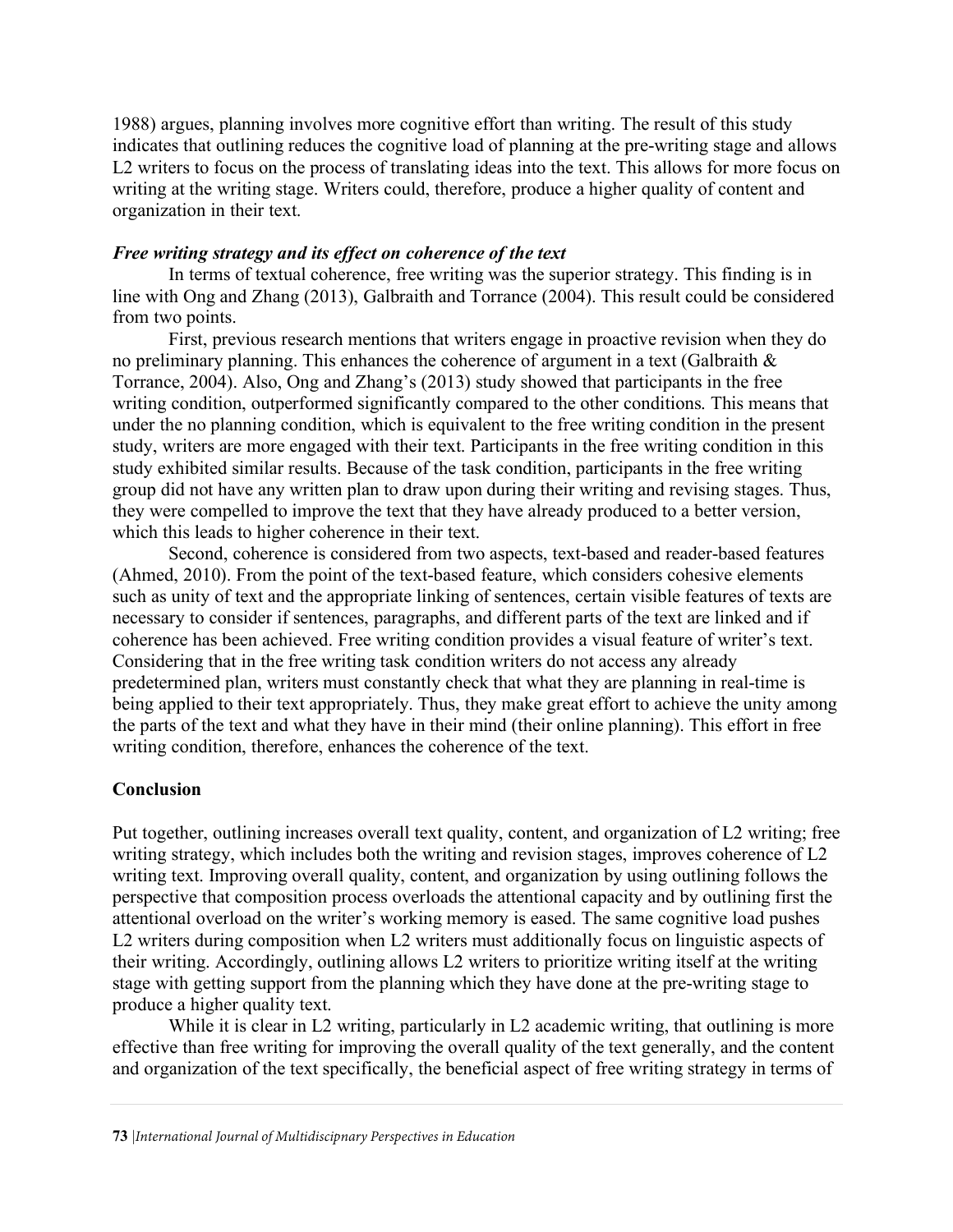producing greater compositional coherence should not be overlooked. This signifies that drafting strategies might have a differential effect on the various components of L2 writing.

Pedagogically, these findings have implications for writing courses, particularly in courses focused on academic writing. Moreover, these results might be of particular benefit for instructors looking for writing tasks or strategies focused specifically on the development of macrostructural features such as content, argument, organization, cohesion and coherence of L2 writing.

## **References**

- Ahmed, A. H. (2010). Students' problems with cohesion and coherence in EFL essay writing in Egypt: Different perspectives. *Literacy Information and Computer Education Journal (LICEJ)*, *1*(4), 211-221.
- Celce-Muricia, M. (1992). Formal grammar instruction: An educator comments. TESOL Quarterly, 26(2), 406–409.
- Coulthard, M. (1994). On analyzing and evaluating written texts. In M. Coulthard (Ed.), Advances in written text analysis (pp. 1–11). London: Routledge.
- Crusan, D. (2010). *Assessment in the second writing language class.* Ann Arbor, MI: University of Michigan Press.
- Elbow, P. (1981). *Writing with power,* New York: Oxford University Press.
- Elbow, P. (1998). *Writing without teachers* (2nd Ed), New York: Oxford University Press.
- Ellis, R., & Yuan, F. (2004). The effect of planning on fluency, complexity and accuracy in second language narrative writing. *Studies in Second Language Acquisition, 26*, 59-84.
- Ferris, D. R., & Hedgcock, J. (2014). *Teaching ESL composition: Purpose, process, and practice*. Routledge.
- Foster, P., & Skehan, P. (1996). The influence of planning and task type on second language performance. *Studies in Second language acquisition*, *18*(03), 299-323.
- Galbraith, D., Ford, S., Walker, G., & Ford, J. (2005). The contribution of different components of working memory to knowledge transformation during writing. *L1-Educational Studies in Language and Literature*, *5*(2), 113-145.
- Galbraith, D., & Torrance, M. (2004). Revision in the context of different drafting strategies. *Revision cognitive and instructional processes.* 63-85.
- Guy, J. A. E. (2015). *Components of a successful essay*. Retrieved from http://writing.yalecollege.yale.edu/components-successful-essay
- Hall-Mills, S. S. (2010). Linguistic Feature Development in Elementary Writing: Analysis of Microstructure and Macrostructure Features in a Narrative and an Expository Genre. Ph.D. dissertation. Florida State University Libraries.
- Hamp-Lyons, L. (1991a). Reconstructing "Academic Writing Proficiency". In L. Hamp-Lyons (Ed.), *Assessing second language writing in academic contexts* (pp. 127-153). Norwood, NJ: Ablex.
- Hamp-Lyons, L. (1991b). Scoring procedures for ESL contexts. In L. Hamp-Lyons (Ed.), *Assessing second language writing in academic contexts* (pp. 241-276). Norwood, NJ: Ablex.
- Hamp-Lyons, L. (2003). Writing teachers as assessors of writing. In B. Kroll (Ed.), *Second Language Writing: Research insights for the class room (pp. 162-189). Cambridge,* England: Cambridge University Press.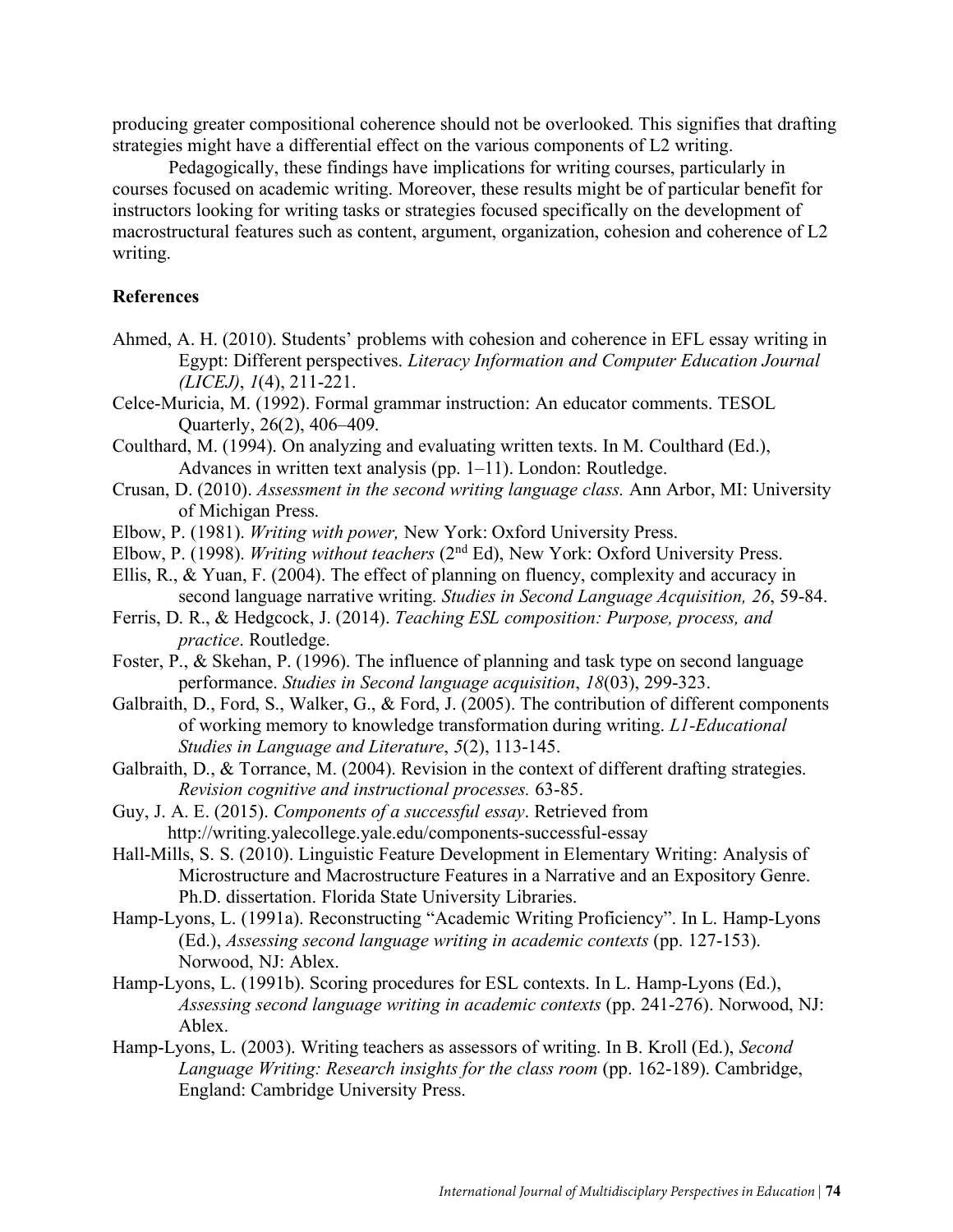- Hedgcock, J. & Lefkowitz, N. (1992). Collaborative oral/aural revision in foreign language writing instruction. *Journal of Second Language Writing, 1*(3), 255–276.
- Hui-Tzu, M. (2006). The effects of trained peer review on EFL students' revision types and writing quality. *Journal of Second Language Writing* (15), 118-141.
- Hyland, K. (2007). *Second Language Writing*. Cambridge University Press.
- Jacobs, H. L., Zinkgraf, S. A., Wormuth, D. R., Hartfiel, V. F., & Hughey, J. B. (1981). *Testing ESL composition; A practical approach*. Rowley, MA: Newbury House.
- Joaquin, A. D. L., Kim, S. H., & Shin, S. Y. (2016). Examining Prewriting Strategies in L2 Writing: Do They Really Work?. *The Asian EFL Journal Quarterly June 2016 Volume 18 Issue 2*, 156-189.
- Johnson, M. D. (2014). Does planning really help?: Effectiveness of planning in L2 writing. *Journal of Second Language Teaching & Research*, *3*(1), 107-118.
- Kellogg, R. T. (1986). Designing idea processors for document composition. *Behavior Research Methods, Instruments, & Computers, 18,* 118-128.
- Kellogg, R. T. (1988). Attentional overload and writing performance: Effect of rough draft and outline strategies. *Journal of Experimental Psychology: Learning, Memory and Cognition, 14*, 355-365.
- Kellogg, R. T. (1990). Effectiveness of prewriting strategies as function of task demands. *American Journal of Psychology, 103*, 327-342.
- Kellogg, R. T. (1994). *The psychology of writing.* New York, NY: Oxford University Press.
- Kellogg, R. T. (1996). A model of working memory in writing. In C. Levy & S. Ransdell (Eds.), *The science of writing* (pp. 57-71). Mahwah, NJ: Erlbaum.
- Kellogg, R. T. (2008). Training writing skills: A cognitive developmental perspective. *Journal of writing research*, *1*(1), 1-26.
- Keselman, Games, & Rogan (1979). Protecting the overall rate of Type I errors for pairwise comparisons with an omnibus test statistic. Psychological Bulletin, 86(4), 884-888.
- Mehnert, U. (1998). The effects of different lengths of time for planning on second language performance. *Studies in Second Language Acquisition, 20,* 52-83.
- Olive, T. & Kellogg, R. T. (2002). Concurrent activation of high- and low-level production processes in written composition. *Memory and Cognition, 30,* 594-600.
- Ong, J. (2014). How do planning time and task conditions affect metacognitive processes of L2 writers?. *Journal of Second Language Writing*, *23*, 17-30.
- Ong, J., & Zhang, L. J. (2010). Effects of task complexity on the fluency and lexical complexity in EFL students' argumentative writing. *Journal of Second Language Writing*, *19*(4), 218-233.
- Ong, J., & Zhang, L. J. (2013). Effects of the manipulation of cognitive processes on EFL writers' text quality. *TESOL Quarterly*, *47* (2), 375-398.
- Sasayama, S. (2011). Cognition hypothesis and second language performance: Comparison of written and oral task performance. *University of Hawai'I Second Langauge Studies Paper 29 (2)*.
- Sato, T., (1991). Revising strategies Japanese students' writing in English as a foreign language. Unpublished Ph.D. dissertation. Indiana University of Pennsylvania.
- Smet, M., Broekkamp, H., Gruwel, S., & Kirschner, P. A. (2011). Effects of electronic outlining on students' argumentative writing performance. *Journal of Computer Assisted Learning, 27*, 557-574.